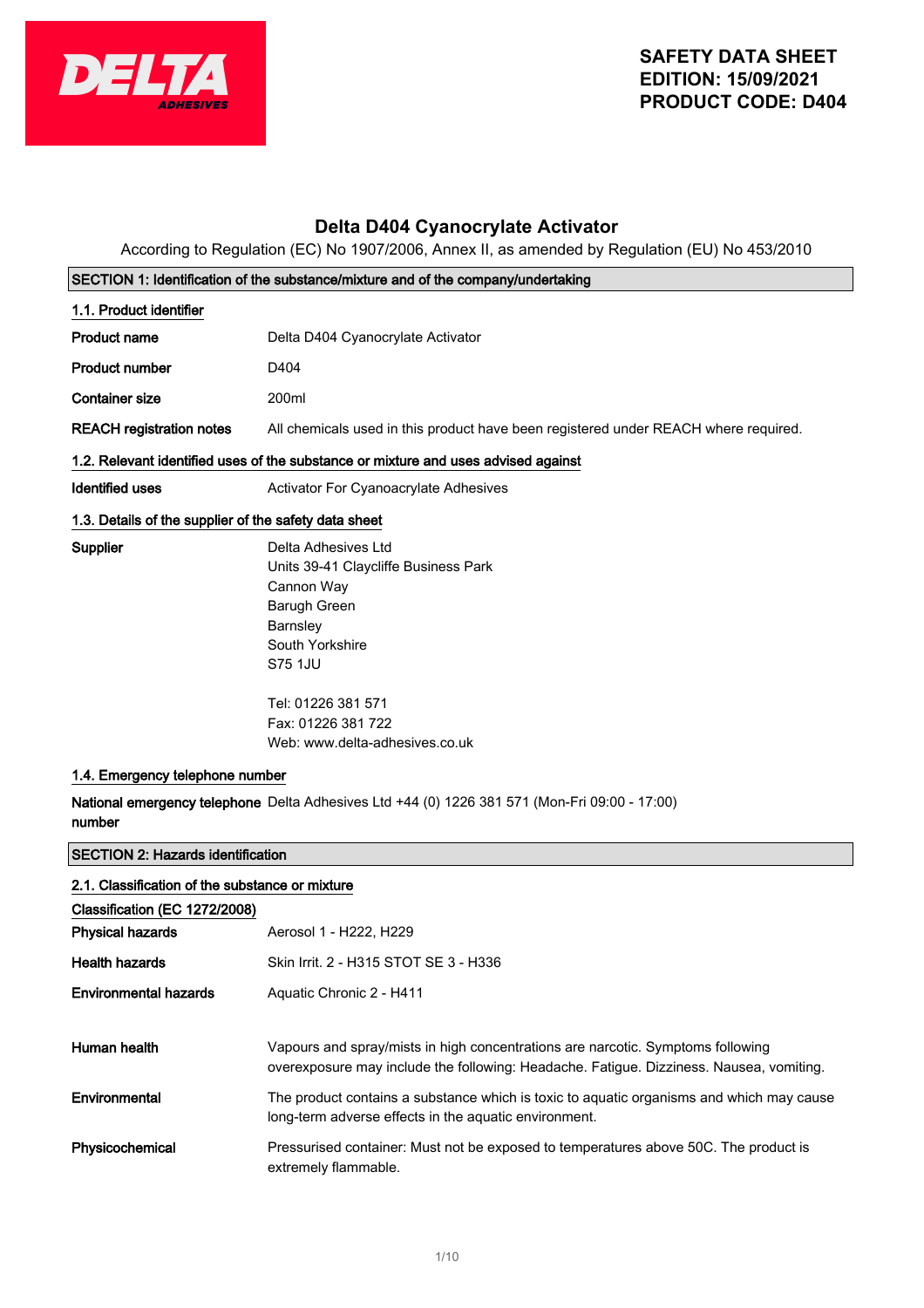

### 2.2. Label elements

Pictogram

# **SAFETY DATA SHEET EDITION: 15/09/2021 PRODUCT CODE: D404**

| Signal word                               | Danger                                                                                                                                                                                                                                                                                                                                                                                                                                                                                                                                                                                                                                                                                                                            |
|-------------------------------------------|-----------------------------------------------------------------------------------------------------------------------------------------------------------------------------------------------------------------------------------------------------------------------------------------------------------------------------------------------------------------------------------------------------------------------------------------------------------------------------------------------------------------------------------------------------------------------------------------------------------------------------------------------------------------------------------------------------------------------------------|
| <b>Hazard statements</b>                  | H222 Extremely flammable aerosol.<br>H229 Pressurised container: may burst if heated.<br>H315 Causes skin irritation.<br>H336 May cause drowsiness or dizziness.<br>H411 Toxic to aquatic life with long lasting effects.                                                                                                                                                                                                                                                                                                                                                                                                                                                                                                         |
| <b>Precautionary statements</b>           | P210 Keep away from heat, hot surfaces, sparks, open flames and other ignition sources. No<br>smoking.<br>P211 Do not spray on an open flame or other ignition source.<br>P251 Do not pierce or burn, even after use.<br>P261 Avoid breathing vapour/ spray.<br>P273 Avoid release to the environment.<br>P280 Wear protective gloves/ protective clothing/ eye protection/ face protection.<br>P304+P340 IF INHALED: Remove person to fresh air and keep comfortable for breathing.<br>P308+P313 IF exposed or concerned: Get medical advice/ attention.<br>P410+P412 Protect from sunlight. Do not expose to temperatures exceeding 50°C/122°F.<br>P501 Dispose of contents/ container in accordance with national regulations. |
| Supplemental label<br>information         | Please refer to Safety Data Sheet.<br>EUH018 In use may form flammable/explosive vapour-air mixture.                                                                                                                                                                                                                                                                                                                                                                                                                                                                                                                                                                                                                              |
| Contains                                  | Hydrocarbons, C6-C7, n-alkanes, isoalkanes, cyclics, <5% n-hexane, HEXANE-norm                                                                                                                                                                                                                                                                                                                                                                                                                                                                                                                                                                                                                                                    |
| Supplementary precautionary<br>statements | P264 Wash contaminated skin thoroughly after handling.<br>P271 Use only outdoors or in a well-ventilated area.<br>P302+P352 IF ON SKIN: Wash with plenty of water.<br>P312 Call a POISON CENTRE/doctor if you feel unwell.<br>P332+P313 If skin irritation occurs: Get medical advice/attention.<br>P362+P364 Take off contaminated clothing and wash it before reuse.<br>P405 Store locked up.                                                                                                                                                                                                                                                                                                                                   |

### 2.3. Other hazards

In use, may form flammable/ explosive vapour-air mixture. This product does not contain any substances classified as PBT or vPvB.

### SECTION 3: Composition/information on ingredients

### 3.2. Mixtures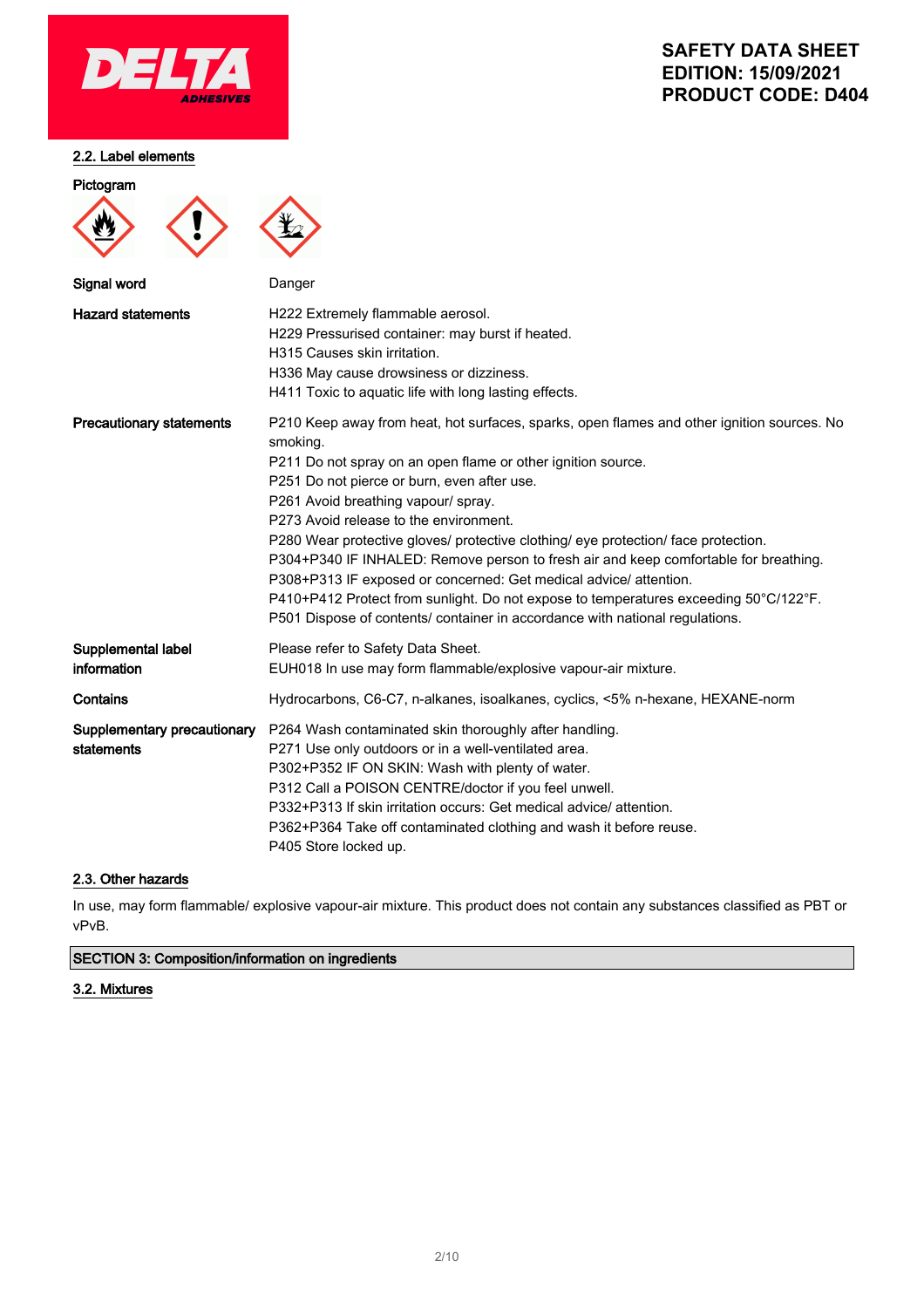

|                      | 30-60%                                                                                                   |
|----------------------|----------------------------------------------------------------------------------------------------------|
| EC number: 921-024-6 | REACH registration number: 01-<br>2119475514-35-XXXX                                                     |
|                      |                                                                                                          |
|                      | 30-60%                                                                                                   |
| EC number: 270-704-2 |                                                                                                          |
|                      |                                                                                                          |
|                      | 1%                                                                                                       |
| EC number: 202-805-4 | REACH registration number: 01-<br>2119937766-23                                                          |
| T;R23/24/25. R33.    | Classification (67/548/EEC or 1999/45/EC)                                                                |
|                      | Hydrocarbons, C6-C7, n-alkanes, isoalkanes, cyclics, <5% n-<br>PETROLEUM GASES, LIQUEFIED; PETROLEUM GAS |

The Full Text for all R-Phrases and Hazard Statements are Displayed in Section 16.

## SECTION 4: First aid measures

### 4.1. Description of first aid measures

| General information | Move affected person to fresh air at once.                                                                                                                                                                                               |
|---------------------|------------------------------------------------------------------------------------------------------------------------------------------------------------------------------------------------------------------------------------------|
| Inhalation          | Move affected person to fresh air at once. If breathing stops, provide artificial respiration.<br>Keep affected person warm and at rest. Get medical attention immediately.                                                              |
| Ingestion           | Rinse mouth thoroughly with water. Do not induce vomiting. Aspiration hazard if swallowed.<br>Entry into the lungs following ingestion or vomiting may cause chemical pneumonitis. Get<br>medical attention if any discomfort continues. |
| <b>Skin contact</b> | Remove contaminated clothing. Wash skin thoroughly with soap and water. Get medical<br>attention if any discomfort continues.                                                                                                            |
| Eye contact         | Rinse immediately with plenty of water. Continue to rinse for at least 15 minutes. Remove any<br>contact lenses and open eyelids wide apart. Get medical attention promptly if symptoms occur<br>after washing.                          |

4.2. Most important symptoms and effects, both acute and delayed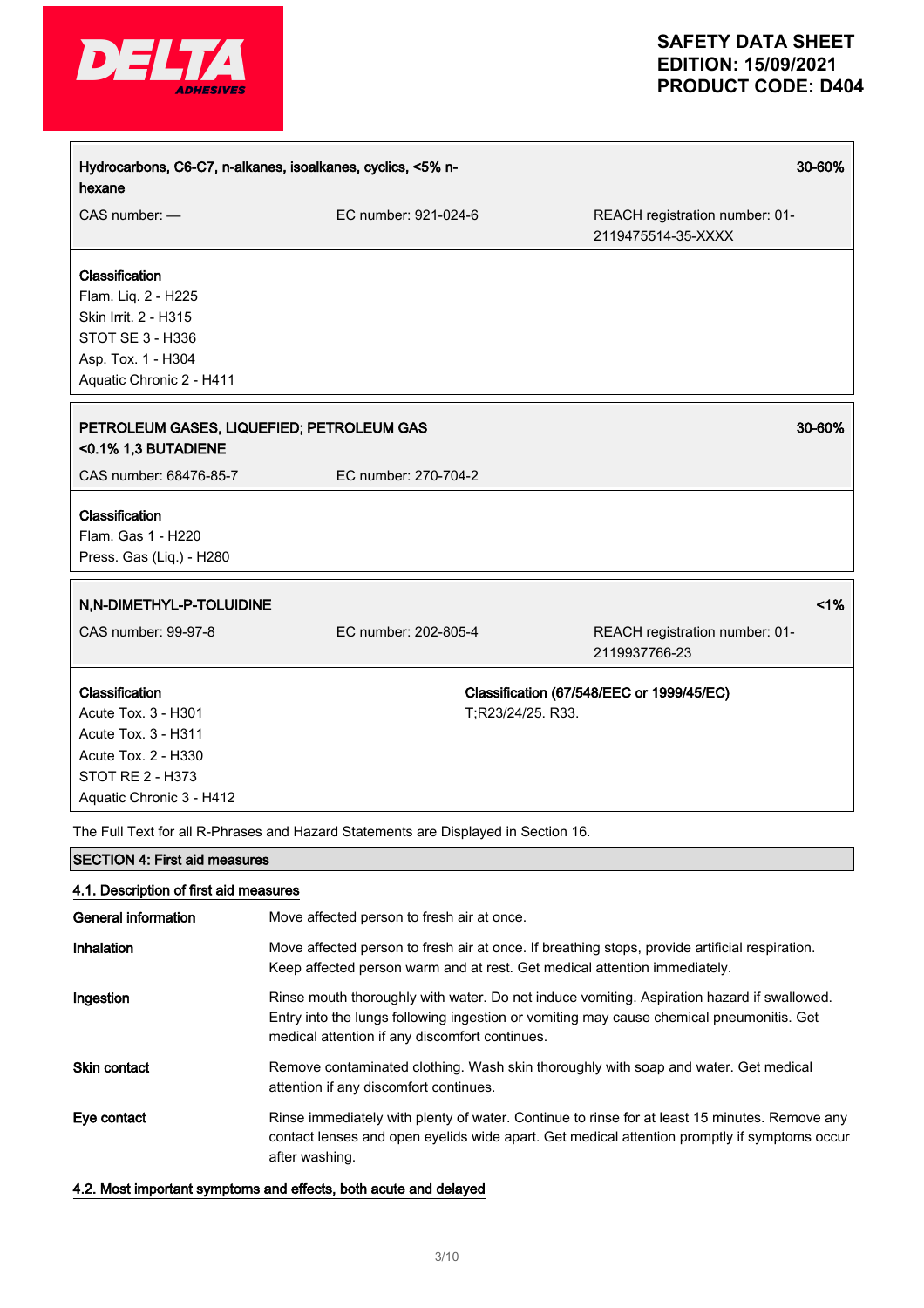

| <b>General information</b>                                 | Prolonged and repeated contact with solvents over a long period may lead to permanent<br>health problems. The severity of the symptoms described will vary dependent on the<br>concentration and the length of exposure.                                                                                                                                                                                  |  |  |
|------------------------------------------------------------|-----------------------------------------------------------------------------------------------------------------------------------------------------------------------------------------------------------------------------------------------------------------------------------------------------------------------------------------------------------------------------------------------------------|--|--|
| Inhalation                                                 | In case of overexposure, organic solvents may depress the central nervous system causing<br>dizziness and intoxication, and at very high concentrations unconsciousness and death.                                                                                                                                                                                                                        |  |  |
| Ingestion                                                  | Fumes from the stomach contents may be inhaled, resulting in the same symptoms as<br>inhalation. May cause nausea, headache, dizziness and intoxication.                                                                                                                                                                                                                                                  |  |  |
| <b>Skin contact</b>                                        | Prolonged skin contact may cause redness and irritation.                                                                                                                                                                                                                                                                                                                                                  |  |  |
| Eye contact                                                | Prolonged contact may cause redness and/or tearing.                                                                                                                                                                                                                                                                                                                                                       |  |  |
|                                                            | 4.3. Indication of any immediate medical attention and special treatment needed                                                                                                                                                                                                                                                                                                                           |  |  |
| Notes for the doctor                                       | Treat symptomatically.                                                                                                                                                                                                                                                                                                                                                                                    |  |  |
| <b>SECTION 5: Firefighting measures</b>                    |                                                                                                                                                                                                                                                                                                                                                                                                           |  |  |
| 5.1. Extinguishing media                                   |                                                                                                                                                                                                                                                                                                                                                                                                           |  |  |
| Suitable extinguishing media                               | Water spray, foam, dry powder or carbon dioxide.                                                                                                                                                                                                                                                                                                                                                          |  |  |
| Unsuitable extinguishing<br>media                          | Do not use water jet as an extinguisher, as this will spread the fire.                                                                                                                                                                                                                                                                                                                                    |  |  |
| 5.2. Special hazards arising from the substance or mixture |                                                                                                                                                                                                                                                                                                                                                                                                           |  |  |
| Specific hazards                                           | Containers can burst violently or explode when heated, due to excessive pressure build-up.<br>Extremely flammable. Forms explosive mixtures with air. May explode when heated or when<br>exposed to flames or sparks. Vapours are heavier than air and may spread near ground and<br>travel a considerable distance to a source of ignition and flash back.                                               |  |  |
| <b>Hazardous combustion</b><br>products                    | Oxides of carbon. Thermal decomposition or combustion may liberate carbon oxides and<br>other toxic gases or vapours.                                                                                                                                                                                                                                                                                     |  |  |
| 5.3. Advice for firefighters                               |                                                                                                                                                                                                                                                                                                                                                                                                           |  |  |
| Protective actions during<br>firefighting                  | Containers close to fire should be removed or cooled with water. Cool containers exposed to<br>flames with water until well after the fire is out.                                                                                                                                                                                                                                                        |  |  |
| Special protective equipment<br>for firefighters           | Wear positive-pressure self-contained breathing apparatus (SCBA) and appropriate protective<br>clothing.                                                                                                                                                                                                                                                                                                  |  |  |
| <b>SECTION 6: Accidental release measures</b>              |                                                                                                                                                                                                                                                                                                                                                                                                           |  |  |
|                                                            | 6.1. Personal precautions, protective equipment and emergency procedures                                                                                                                                                                                                                                                                                                                                  |  |  |
| <b>Personal precautions</b>                                | Ensure suitable respiratory protection is worn during removal of spillages in confined areas.<br>For personal protection, see Section 8.                                                                                                                                                                                                                                                                  |  |  |
|                                                            | 6.2. Environmental precautions                                                                                                                                                                                                                                                                                                                                                                            |  |  |
| <b>Environmental precautions</b>                           | Avoid discharge into drains or watercourses or onto the ground. Contain spillage with sand,<br>earth or other suitable non-combustible material.                                                                                                                                                                                                                                                          |  |  |
| 6.3. Methods and material for containment and cleaning up  |                                                                                                                                                                                                                                                                                                                                                                                                           |  |  |
| Methods for cleaning up                                    | Eliminate all sources of ignition. No smoking, sparks, flames or other sources of ignition near<br>spillage. Provide adequate ventilation. Absorb in vermiculite, dry sand or earth and place into<br>containers. Provide adequate ventilation. Contain spillage with sand, earth or other suitable<br>non-combustible material. Avoid the spillage or runoff entering drains, sewers or<br>watercourses. |  |  |

### 6.4. Reference to other sections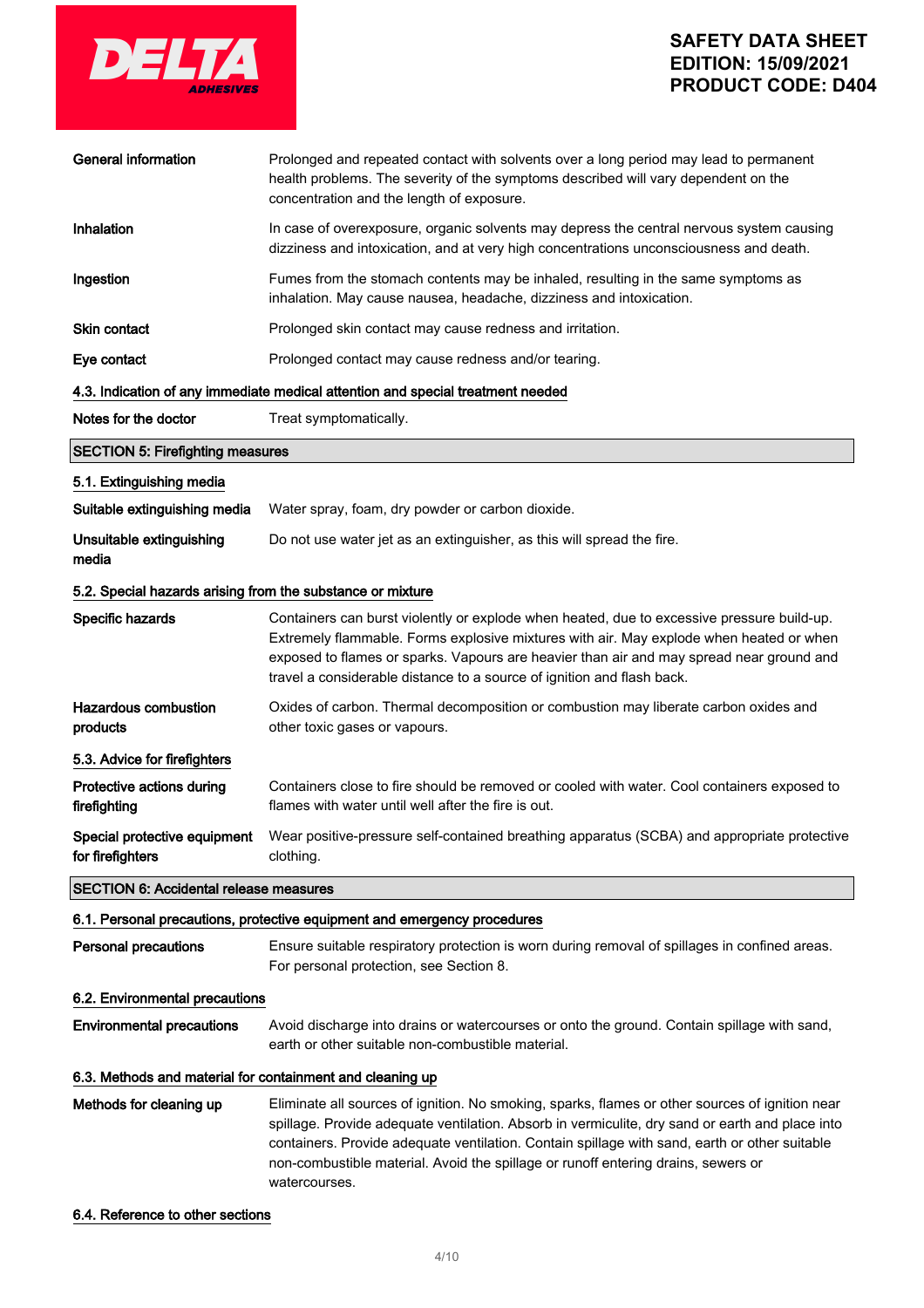

| Reference to other sections                                       | Wear protective clothing as described in Section 8 of this safety data sheet. For waste<br>disposal, see section 13.                                                                                                            |  |
|-------------------------------------------------------------------|---------------------------------------------------------------------------------------------------------------------------------------------------------------------------------------------------------------------------------|--|
| <b>SECTION 7: Handling and storage</b>                            |                                                                                                                                                                                                                                 |  |
| 7.1. Precautions for safe handling                                |                                                                                                                                                                                                                                 |  |
| Usage precautions                                                 | Keep away from heat, sparks and open flame. Read and follow manufacturer's<br>recommendations. Avoid inhalation of vapours and spray/mists. Do not eat, drink or smoke<br>when using the product. Provide adequate ventilation. |  |
| 7.2. Conditions for safe storage, including any incompatibilities |                                                                                                                                                                                                                                 |  |
| Storage precautions                                               | Aerosol cans: Must not be exposed to direct sunlight or temperatures above 50°C. Store at<br>moderate temperatures in dry, well ventilated area. Forms flammable vapours heavier than air<br>vapour. Provide ventilation.       |  |
| Storage class                                                     | <b>Extremely Flammable Aerosol</b>                                                                                                                                                                                              |  |
| 7.3. Specific end use(s)                                          |                                                                                                                                                                                                                                 |  |
| Specific end use(s)                                               | <b>Activator For Cyanoacrylate Adhesives</b>                                                                                                                                                                                    |  |
| Usage description                                                 | Apply spray to substrate requiring activation and allow solvent to evaporate. Bring the<br>activatived substrate into contact with another substrate coated with the cyanoacrylate<br>adhesive. A rapid bond should be formed.  |  |

### SECTION 8: Exposure controls/Personal protection

#### 8.1. Control parameters

Occupational exposure limits

#### PETROLEUM GASES, LIQUEFIED; PETROLEUM GAS <0.1% 1,3 BUTADIENE

Long-term exposure limit (8-hour TWA): WEL 1000 ppm 1750 mg/m<sup>3</sup> Short-term exposure limit (15-minute): WEL 1250 ppm 2180 mg/m<sup>3</sup> WEL = Workplace Exposure Limit

### Hydrocarbons, C6-C7, n-alkanes, isoalkanes, cyclics, <5% n-hexane

| <b>DNEL</b> | Consumer - Oral; Long term systemic effects: 699 mg/kg/day               |
|-------------|--------------------------------------------------------------------------|
|             | Workers - Oral; Long term systemic effects: 2035 mg/kg/day               |
|             | Consumer - Dermal; Long term systemic effects: 699 mg/kg/day             |
|             | Workers - Dermal; Long term systemic effects: 773 mg/kg/day              |
|             | Consumer - Inhalation; Long term systemic effects: 608 mg/m <sup>3</sup> |
|             |                                                                          |

### Hydrocarbons, C6, isoalkanes, <5% n-hexane (CAS: 64742-49-0)

DNEL Consumer - Oral; Long term systemic effects: 1301 mg/kg Consumer - Dermal; Long term systemic effects: 1377 mg/kg Workers - Dermal; Long term systemic effects: 13964 mg/kg Consumer - Inhalation; Long term systemic effects: 1131 mg/m<sup>3</sup> Workers - Inhalation; Long term systemic effects: 5306 mg/m<sup>3</sup>

### 8.2. Exposure controls



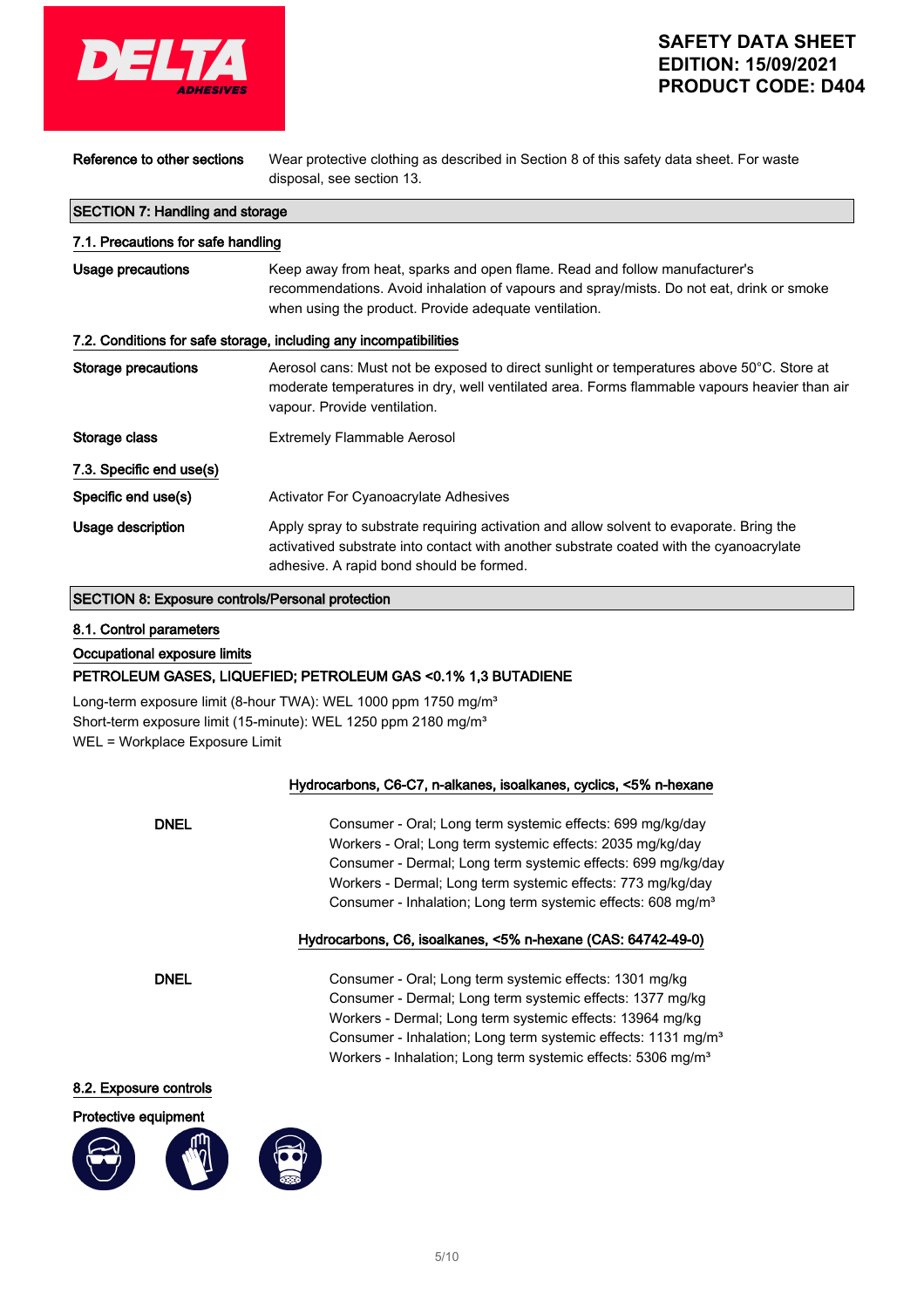

| Appropriate engineering<br>controls                        | Provide adequate ventilation.                                                                                                                                                                                                                                                                                                                                                                                                       |  |
|------------------------------------------------------------|-------------------------------------------------------------------------------------------------------------------------------------------------------------------------------------------------------------------------------------------------------------------------------------------------------------------------------------------------------------------------------------------------------------------------------------|--|
| <b>Personal protection</b>                                 | Wear protective work clothing.                                                                                                                                                                                                                                                                                                                                                                                                      |  |
| Eye/face protection                                        | Eyewear complying with an approved standard should be worn if a risk assessment indicates<br>eye contact is possible. Unless the assessment indicates a higher degree of protection is<br>required, the following protection should be worn: Tight-fitting safety glasses.                                                                                                                                                          |  |
| Hand protection                                            | Chemical-resistant, impervious gloves complying with an approved standard should be worn if<br>a risk assessment indicates skin contact is possible. Wear protective gloves made of the<br>following material: Nitrile rubber. Considering the data specified by the glove manufacturer,<br>check during use that the gloves are retaining their protective properties and change them as<br>soon as any deterioration is detected. |  |
| Other skin and body<br>protection                          | Provide eyewash station. Wear suitable gloves if prolonged or repeated skin contact is likely                                                                                                                                                                                                                                                                                                                                       |  |
| Hygiene measures                                           | Ensure suitable ventilation of area. Wash promptly with soap and water if skin becomes<br>contaminated. When using do not eat, drink or smoke.                                                                                                                                                                                                                                                                                      |  |
| <b>Respiratory protection</b>                              | No specific recommendations. Respiratory protection must be used if the airborne<br>contamination exceeds the recommended occupational exposure limit.                                                                                                                                                                                                                                                                              |  |
| <b>Environmental exposure</b><br>controls                  | Residues and empty containers should be taken care of as hazardous waste according to<br>local and national provisions.                                                                                                                                                                                                                                                                                                             |  |
| <b>SECTION 9: Physical and chemical properties</b>         |                                                                                                                                                                                                                                                                                                                                                                                                                                     |  |
| 9.1. Information on basic physical and chemical properties |                                                                                                                                                                                                                                                                                                                                                                                                                                     |  |
| Appearance                                                 | Aerosol container containing a mixture of active ingredients, solvents and propellants                                                                                                                                                                                                                                                                                                                                              |  |
| Colour                                                     | Colourless. Light (or pale).                                                                                                                                                                                                                                                                                                                                                                                                        |  |
| Odour                                                      | Hydrocarbons.                                                                                                                                                                                                                                                                                                                                                                                                                       |  |
| Solubility(ies)                                            | Insoluble in water.                                                                                                                                                                                                                                                                                                                                                                                                                 |  |
|                                                            |                                                                                                                                                                                                                                                                                                                                                                                                                                     |  |

Comments A flash point method is not available but the major hazardous component, the Propellant has a flash point of <-60°C with flammability limits of 10.9% vol. upper and 1.4% vol. lower.

9.2. Other information Other information Not applicable. Volatile organic compound This product contains a maximum VOC content of 605 g/l.

SECTION 10: Stability and reactivity

10.1. Reactivity Reactivity **Reactions** With the following materials may generate heat: Cyanoacrylates 10.2. Chemical stability Stability Stable at normal ambient temperatures and when used as recommended. 10.3. Possibility of hazardous reactions Possibility of hazardous reactions Will react exothermically with cyanoacrylates. No known hazardous reactions if stored under normal conditions. Will not polymerise. 10.4. Conditions to avoid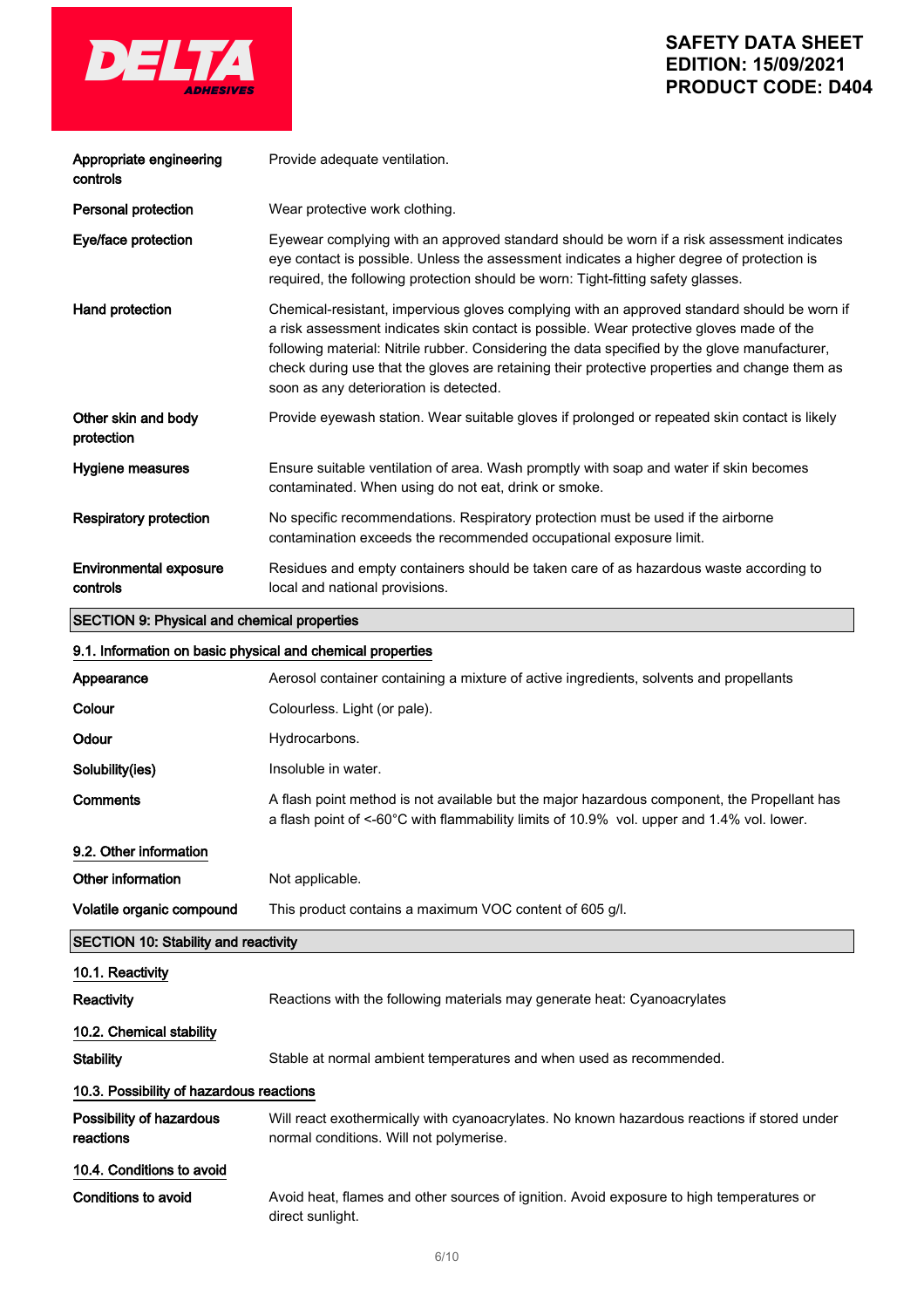

### 10.5. Incompatible materials

Materials to avoid Small quantities of this activator can cause large quantities of cyanoacrylate materials to polymerise extremely exothermically.

#### 10.6. Hazardous decomposition products

| Hazardous decomposition | Oxides of carbon. Thermal decomposition or combustion may liberate carbon oxides and |
|-------------------------|--------------------------------------------------------------------------------------|
| products                | other toxic gases or vapours.                                                        |

### SECTION 11: Toxicological information

| 11.1. Information on toxicological effects   |                                                                                                                                                                     |
|----------------------------------------------|---------------------------------------------------------------------------------------------------------------------------------------------------------------------|
| Acute toxicity - oral                        |                                                                                                                                                                     |
| ATE oral (mg/kg)                             | 50,000.0                                                                                                                                                            |
| Acute toxicity - dermal                      |                                                                                                                                                                     |
| ATE dermal (mg/kg)                           | 150,000.0                                                                                                                                                           |
| Acute toxicity - inhalation                  |                                                                                                                                                                     |
| ATE inhalation (gases ppm)                   | 50,000.0                                                                                                                                                            |
| ATE inhalation (vapours mg/l)                | 250.0                                                                                                                                                               |
| <b>ATE inhalation (dusts/mists)</b><br>mg/l) | 25.0                                                                                                                                                                |
| <b>General information</b>                   | Prolonged and repeated contact with solvents over a long period may lead to permanent<br>health problems.                                                           |
| Inhalation                                   | High exposures may cause an abnormal heart rhythm and prove suddenly fatal. Very high<br>atmospheric concentrations may cause anaesthetic effects and asphyxiation. |
| Ingestion                                    | May cause soreness and redness of mouth and throat.                                                                                                                 |
| Skin contact                                 | Irritating to skin. Prolonged and frequent contact may cause redness and irritation.                                                                                |
| Eye contact                                  | Vapour or spray in the eyes may cause irritation and smarting.                                                                                                      |
| Acute and chronic health<br>hazards          | Concentrating and inhaling the gas/spray can lead to abnormal heart rhythms and possibly<br>death.                                                                  |
| Route of exposure                            | Inhalation                                                                                                                                                          |
| <b>Target organs</b>                         | Respiratory system, lungs Central nervous system                                                                                                                    |
| <b>Medical symptoms</b>                      | Narcotic effect. Drowsiness. Dizziness.                                                                                                                             |
| <b>SECTION 12: Ecological information</b>    |                                                                                                                                                                     |

| Ecotoxicity                         | The product contains substances which are toxic to aguatic organisms and which may cause<br>long-term adverse effects in the aguatic environment. Avoid the spillage or runoff entering<br>drains, sewers or watercourses. |
|-------------------------------------|----------------------------------------------------------------------------------------------------------------------------------------------------------------------------------------------------------------------------|
| 12.1. Toxicity                      |                                                                                                                                                                                                                            |
| <b>Toxicity</b>                     | Toxic to aquatic organisms, may cause long-term adverse effects in the aquatic environment.                                                                                                                                |
| 12.2. Persistence and degradability |                                                                                                                                                                                                                            |

Persistence and degradability Biodegradable in part only. The degradability of the product is not known.

### 12.3. Bioaccumulative potential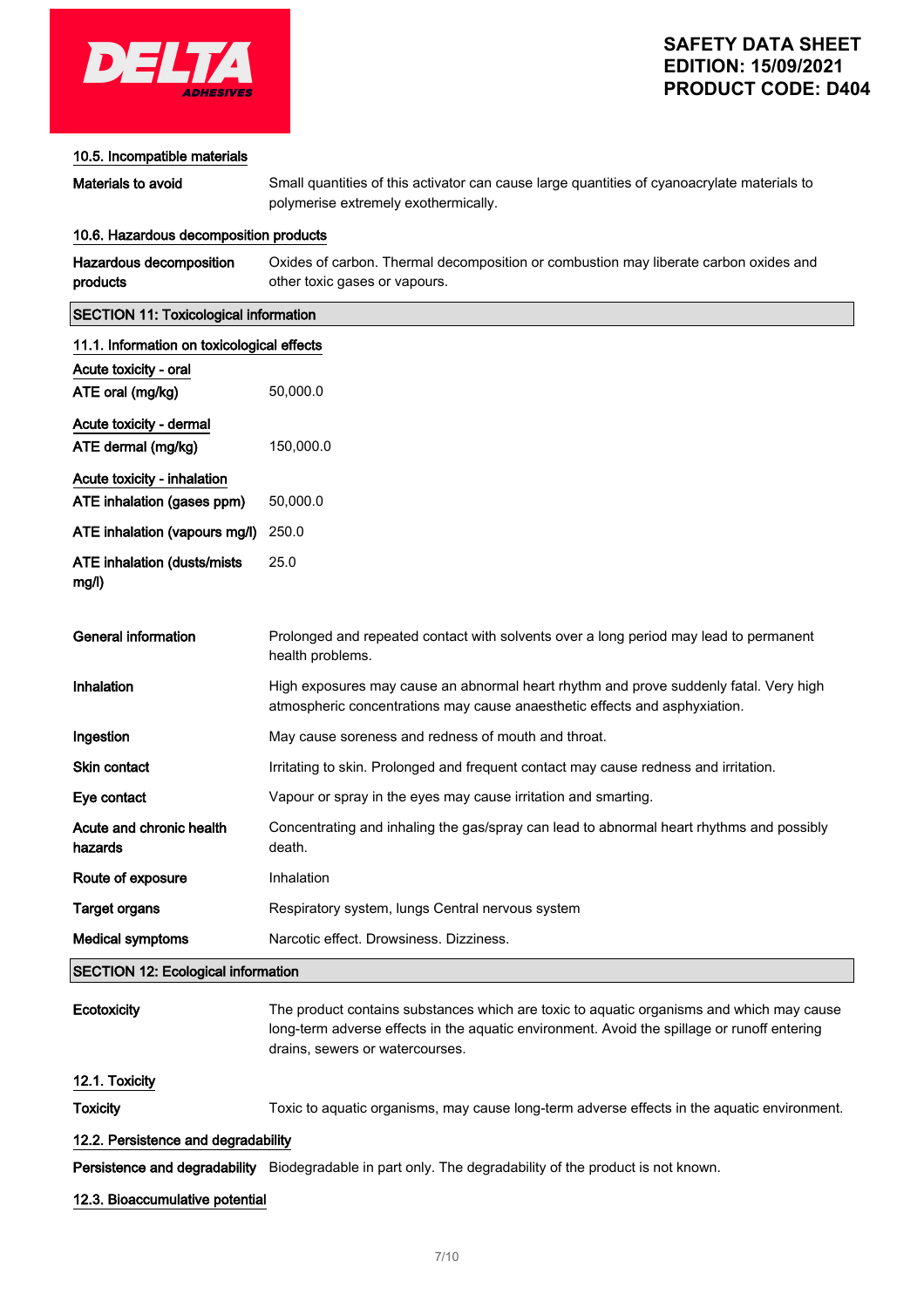

| <b>Bioaccumulative potential</b>             | Readily evaporates from water/soil due to high volatility.                                                                                                                                                                                                                                                                                                                                                                                                     |  |
|----------------------------------------------|----------------------------------------------------------------------------------------------------------------------------------------------------------------------------------------------------------------------------------------------------------------------------------------------------------------------------------------------------------------------------------------------------------------------------------------------------------------|--|
| 12.4. Mobility in soil                       |                                                                                                                                                                                                                                                                                                                                                                                                                                                                |  |
| <b>Mobility</b>                              | The product contains volatile organic compounds (VOCs) which will evaporate easily from all<br>surfaces. The product is immiscible with water and will spread on the water surface.                                                                                                                                                                                                                                                                            |  |
| 12.5. Results of PBT and vPvB assessment     |                                                                                                                                                                                                                                                                                                                                                                                                                                                                |  |
| <b>Results of PBT and vPvB</b><br>assessment | Not determined                                                                                                                                                                                                                                                                                                                                                                                                                                                 |  |
| 12.6. Other adverse effects                  |                                                                                                                                                                                                                                                                                                                                                                                                                                                                |  |
| Other adverse effects                        | None known.                                                                                                                                                                                                                                                                                                                                                                                                                                                    |  |
| <b>SECTION 13: Disposal considerations</b>   |                                                                                                                                                                                                                                                                                                                                                                                                                                                                |  |
| 13.1. Waste treatment methods                |                                                                                                                                                                                                                                                                                                                                                                                                                                                                |  |
| <b>General information</b>                   | Ensure containers are empty before discarding (explosion risk). Do not puncture or incinerate,<br>even when empty. Dispose of waste to licensed waste disposal site in accordance with the<br>requirements of the local Waste Disposal Authority.                                                                                                                                                                                                              |  |
| <b>Disposal methods</b>                      | Containers should be thoroughly emptied before disposal because of the risk of an explosion.<br>Ensure container is empty and dispose of in accordance with Local Authority regulations. Do<br>not pierce or incinerate even when container is empty.                                                                                                                                                                                                          |  |
| <b>Waste class</b>                           | Full or Partially Empty Aerosol: 16 05 04, Empty Aerosol: 15 01 10 (Containing hazardous<br>residues), Empty Aerosol: 15 01 04 (No hazardous residues).                                                                                                                                                                                                                                                                                                        |  |
| <b>SECTION 14: Transport information</b>     |                                                                                                                                                                                                                                                                                                                                                                                                                                                                |  |
| General                                      | This product is packed in accordance with the Limited quantity Provisions of CDGCPL2, ADR<br>and IMDG. These provisions allow the transport of aerosols of less than 1 litre packed in<br>cartons of less than 30kg gross weight to be exempt from control providing they are labelled in<br>accordance with the requirements of those regulations to show that they are transported as<br>Limited Quantities. Aerosols not so packed must show the following. |  |
| 14.1. UN number                              |                                                                                                                                                                                                                                                                                                                                                                                                                                                                |  |
| UN No. (ADR/RID)                             | 1950                                                                                                                                                                                                                                                                                                                                                                                                                                                           |  |
| 14.2. UN proper shipping name                |                                                                                                                                                                                                                                                                                                                                                                                                                                                                |  |
| Proper shipping name<br>(ADR/RID)            | <b>AEROSOLS</b>                                                                                                                                                                                                                                                                                                                                                                                                                                                |  |
| Proper shipping name (IMDG) AEROSOLS         |                                                                                                                                                                                                                                                                                                                                                                                                                                                                |  |
| Proper shipping name (ICAO) AEROSOLS         |                                                                                                                                                                                                                                                                                                                                                                                                                                                                |  |
| Proper shipping name (ADN)                   | <b>AEROSOLS</b>                                                                                                                                                                                                                                                                                                                                                                                                                                                |  |
| 14.3. Transport hazard class(es)             |                                                                                                                                                                                                                                                                                                                                                                                                                                                                |  |
| <b>ADR/RID class</b>                         | 2, 5F                                                                                                                                                                                                                                                                                                                                                                                                                                                          |  |
| <b>ADR/RID label</b>                         | 2.1                                                                                                                                                                                                                                                                                                                                                                                                                                                            |  |
| <b>IMDG class</b>                            | 2.1                                                                                                                                                                                                                                                                                                                                                                                                                                                            |  |
| ICAO class/division                          | 2.1                                                                                                                                                                                                                                                                                                                                                                                                                                                            |  |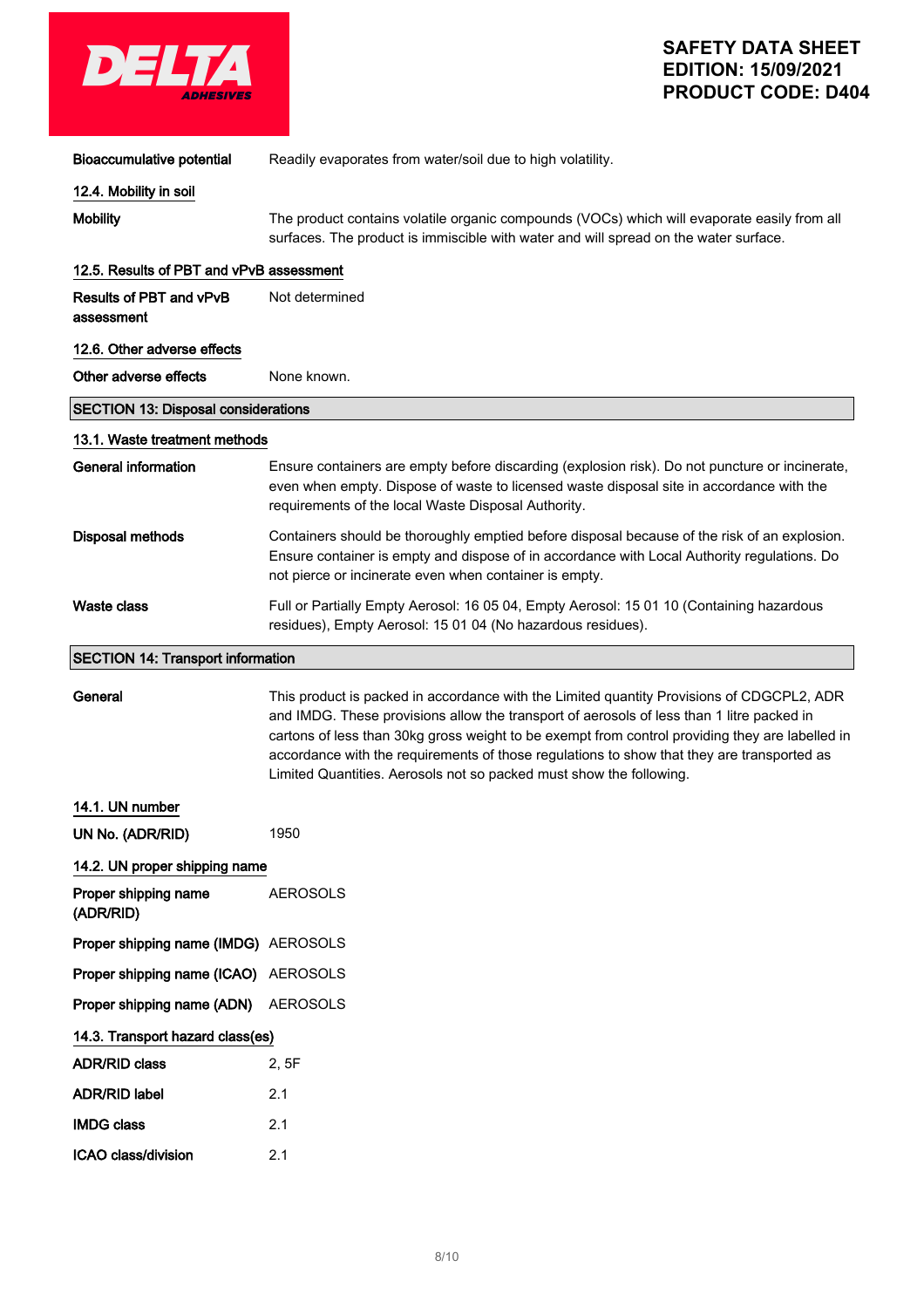

#### Transport labels



# 14.4. Packing group

Not applicable.

| ADR/RID packing group     | # |
|---------------------------|---|
| <b>IMDG packing group</b> | # |
| ICAO packing group        | # |

# 14.5. Environmental hazards

## Environmentally hazardous substance/marine pollutant

No.

### 14.6. Special precautions for user

EmS F-D, S-U

Tunnel restriction code (D)

### 14.7. Transport in bulk according to Annex II of MARPOL and the IBC Code

### Transport in bulk according to Not applicable. Annex II of MARPOL 73/78 and the IBC Code

### SECTION 15: Regulatory information

### 15.1. Safety, health and environmental regulations/legislation specific for the substance or mixture

| National regulations  | The Chemicals (Hazard Information and Packaging for Supply) Regulations 2009 (SI 2009<br>No. 716).<br>The Aerosol Dispensers Regulations 2009 (SI 2009 No. 2824).<br>The Carriage of Dangerous Goods and Use of Transportable Pressure Equipment<br>Regulations 2009 (SI 2009 No. 1348) (as amended) ["CDG 2009"].<br>Regulation (EC) No 1907/2006 of the European Parliament and of the Council of 18<br>December 2006 concerning the Registration, Evaluation, Authorisation and Restriction of<br>Chemicals (REACH), establishing a European Chemicals Agency, amending Directive<br>1999/45/EC and repealing Council Regulation (EEC) No 793/93 and Commission Regulation<br>(EC) No 1488/94 as well as Council Directive 76/769/EEC and Commission Directives<br>91/155/EEC, 93/67/EEC, 93/105/EC and 2000/21/EC, including amendments.<br>The Carriage of Dangerous Goods and Use of Transportable Pressure Equipment<br>Regulations 2009 (SI 2009 No. 1348) (as amended) ["CDG 2009"].<br>Control of Substances Hazardous to Health Regulations 2002 (as amended).<br>The Aerosol Dispensers Regulations 2009 (SI 2009 No. 2824). |
|-----------------------|------------------------------------------------------------------------------------------------------------------------------------------------------------------------------------------------------------------------------------------------------------------------------------------------------------------------------------------------------------------------------------------------------------------------------------------------------------------------------------------------------------------------------------------------------------------------------------------------------------------------------------------------------------------------------------------------------------------------------------------------------------------------------------------------------------------------------------------------------------------------------------------------------------------------------------------------------------------------------------------------------------------------------------------------------------------------------------------------------------------------------------------|
| <b>EU</b> legislation | Dangerous Preparations Directive 1999/45/EC.<br>Regulation (EC) No 1272/2008 of the European Parliament and of the Council of 16<br>December 2008 on classification, labelling and packaging of substances and mixtures (as<br>amended).<br>Regulation (EC) No 1907/2006 of the European Parliament and of the Council of 18<br>December 2006 concerning the Registration, Evaluation, Authorisation and Restriction of<br>Chemicals (REACH) (as amended).                                                                                                                                                                                                                                                                                                                                                                                                                                                                                                                                                                                                                                                                               |